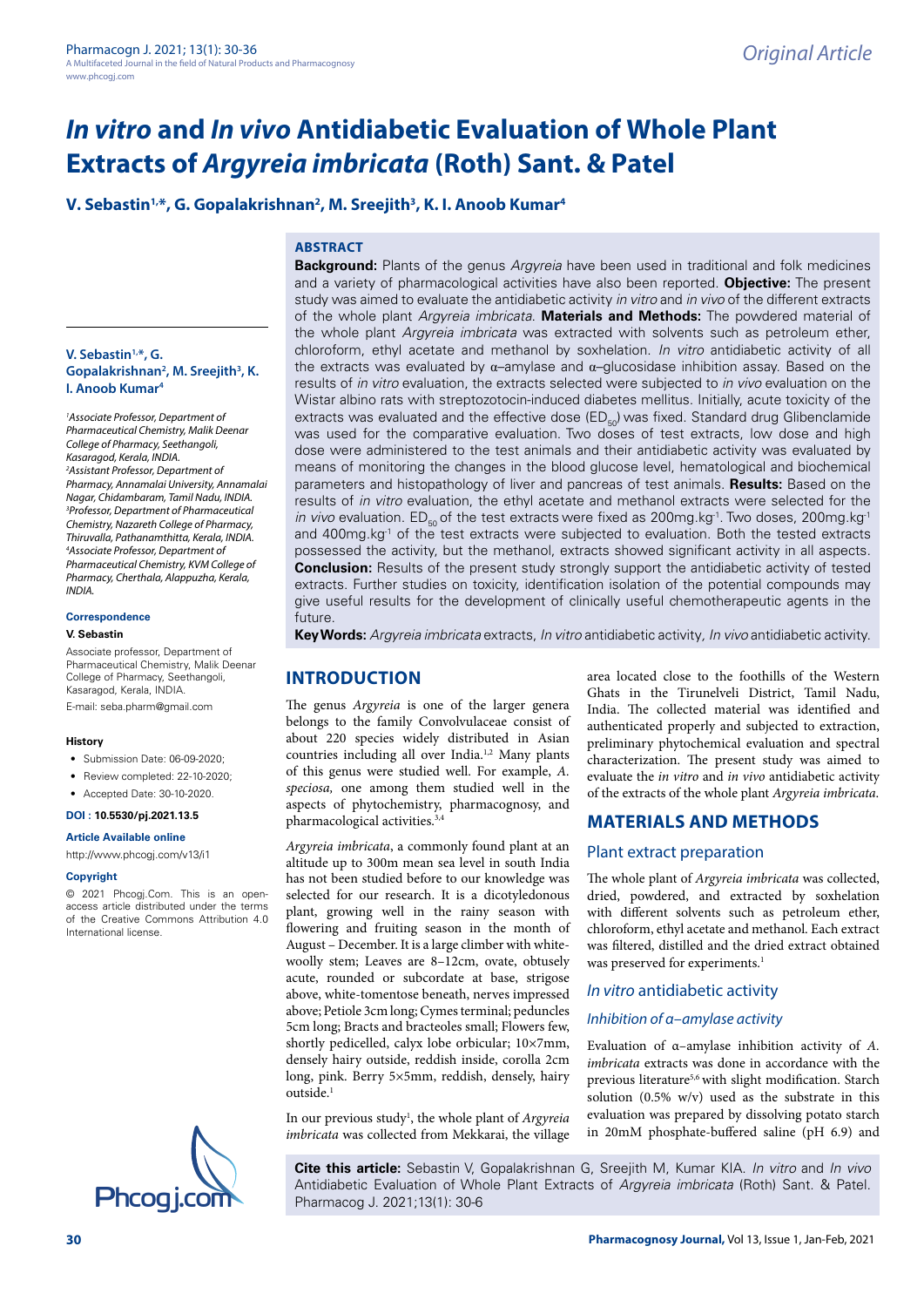kept this mixture in the boiling water bath for 15min. to get a clear solution. The enzyme solution used in the evaluation was prepared by dissolving porcine pancreatic α-amylase in 20mM phosphate-buffered saline (pH 6.9) to obtain the concentration of 1U/ml. The test extracts (10–50 $\mu$ g/ml) and the standard (acarbose) solution (100–1000 $\mu$ g/ml) were prepared in dimethyl sulfoxide (DMSO) solvent. DNS solution was used as the colour reagent ((20ml 96mM 3,5–dinitro salicylic acid, 12gm sodium potassium tartrate in 8ml of 2M NaOH and 12ml deionized water).

Three sets, control, positive control, and test were prepared. In case of test sample preparation, a mixture of 1ml each of test extract and enzyme solution was incubated at 25°C for 30min. To this mixture, 1ml starch solution was added and again incubated at 25°C for 20min. The reaction was stopped by adding DNS solution (1ml) and kept in the boiling water bath for 15min. Cooled and the final volume was made with distilled water and the absorbance was measured at 540nm. In case of control, the test extract was replaced with 1ml of DMSO. Acarbose was used as a positive control. Percentage inhibition and half-maximal inhibitory concentration  $(IC_{50})$  scores were calculated. Percentage inhibition was calculated by the formula:

$$
\% Inhibition = \frac{\text{Abs C} - \text{Abs S}}{\text{Abs C}} \times 100
$$

Abs C – absorbance of the control; Abs S – absorbance of the sample (test extract/standard).

## Inhibition of α–glucosidase activity

α–Glucosidase inhibitory activity of *A. imbricata* extracts was evaluated as per the previous literature  $6-8$  with slight modification. Three sets, control, positive control, and test were prepared in DMSO. Control tube contains DMSO, enzyme and substrate. In positive control, 100µl of Acarbose (0.1–3.2µg/ml) was used instead of test extracts.

100µl of test extracts (25–400µg/ml) in DMSO were pre-incubated at 37°C for 20min with 20µl of α–glucosidase (maltase) enzyme. Then the reaction was started with the addition of 50µl of the substrate solution [p-nitrophenyl glucopyranoside (pNPG) in 20mM phosphate buffer (pH 6.9)] to the mixture and again incubated at 37°C for 20min. and the reaction was stopped by the addition of 50 $\mu$ l of 0.1M Na<sub>2</sub>CO<sub>3</sub>. The  $\alpha$ -glucosidase activity was determined by measuring the yellow coloured p-nitrophenol released from pNPG at 405nm. Percentage inhibition was calculated by the formula:

$$
\% Inhibition = \frac{\text{Abs C} - \text{Abs S}}{\text{Abs C}} \times 100
$$

Abs C – absorbance of the control; Abs S – absorbance of the sample (test extract/standard).

 $IC_{50}$  values were determined graphically from the plots of percentage inhibition *Vs* log inhibitor concentration and calculated by non-linear regression analysis from the mean inhibitory values.

## *In vivo* antidiabetic activity

#### *Plant extract, animal and approval of the study*

Based on the results of *in vitro* evaluation, two extracts were selected for *in vivo* evaluation. Healthy, young, adult Wistar albino rats of both sexes weighing about 150–200gm obtained from the Central animal house, Cape Bio Lab & Research Centre, Marthandam, Kanyakumari, Tamil Nadu, India, was used for the experiments. The study was conducted as per the guidelines of the Committee for the Purpose of Control and Supervision of Experiments on Animals (CPCSEA). The institutional

animal ethical committee approved the study (CBLRC/IAEC/05/01- 2020).

#### Acute toxicity study

The LD<sub>50</sub> of the selected extracts was determined as per the guidelines of OECD 423 and in reference with the standard procedure.<sup>9</sup> Required animals were randomly selected, marked facilitating identification, and kept in the standard environmental conditions like ambient temperature (25  $\pm$  1°C), relative humidity (55  $\pm$  5%) and 12h light/ dark cycle for five days prior to dosing for adaptation with laboratory conditions. The animals were fed with standard pellet diet and water *ad libitum*. Following the overnight fasting with free access to water, the test extracts were administered in a single dose by gavage using stomach tube. 50mg.kg<sup>-1</sup> was selected as initial dose and administered to three animals and after 24h, the animals were observed for the number of death. The same procedure was repeated with next doses 300mg.kg<sup>-1</sup> and  $2000$ mg.kg $^{-1}$ .

### Evaluation of antidiabetic activity

The study was designed in reference with the standard procedure.<sup>10-12</sup>

### Treatment protocol

The selected Wistar albino rats were divided into seven groups of six each. Group 1 served as the normal control received diet and water only; Group 2 served as diabetic control received Streptozotocin (STZ) only for the induction of diabetes. Group 3 was taken as standard control received 0.5mg.kg<sup>-1</sup> of standard drug Glibenclamide. Group 4 was experiment group received 200mg.kg<sup>-1</sup> of selected extract-1 of *A*. *imbricata*. Group 5 was treated with 400mg.kg<sup>-1</sup> of selected extract-1. Group 6 and 7 were treated with 200mg.kg $^{\rm 1}$  and 400 mg.kg $^{\rm 1}$  of selected extract–2 of *A. imbricata* respectively.

## Treatment and evaluation

All the animals in the six groups except Group 1 kept free from the diet for 12h prior to inducing diabetes. Diabetes mellitus was induced in all except Group 1 by administering a single dose of Streptozotocin [STZ] (60mg.kg-1 i.p). Group 1 (normal control) animals were injected with saline only. 72h after the administration of STZ, the blood glucose level of the treated animals was measured by using electronic glucometer. Animals found with blood sugar level ≥ 180mg/k/dl were considered as diabetic and used for the experiments as per the protocol. The standard drug and the test extracts were administered orally from the 3<sup>rd</sup> day of Streptozotocin administration and given daily for 28 days. The blood glucose level of the animals was estimated once a week by using electronic glucometer.

At the end of fourth week of treatment, all the rats were sacrificed by cervical dislocation and the blood was collected from each rat by direct cardiac puncture. Serum and plasma were separated by centrifugation at 2500rpm for 10 min. and stored at –20°C for the investigation of different haematological and biochemical parameters. Organs such as the liver and pancreas were removed immediately from the sacrificed animals and kept in 10% formalin solution for histopathological evaluation.

Hematological parameters such as hemoglobin and glycosylated haemoglobin were analyzed by using the equipment, COBAS MICROS OT 18, Roche. Biochemical parameters such as total cholesterol, triglycerides, High-density lipoprotein (HDL), Low-density lipoprotein (LDL), Serum glutamic oxaloacetic transaminase (SGOT), Serum glutamic pyruvic transaminase (SGPT), and Alkaline phosphatase (ALP) were analyzed by using the equipment, COBAS MIRA PLUS – S, Roche.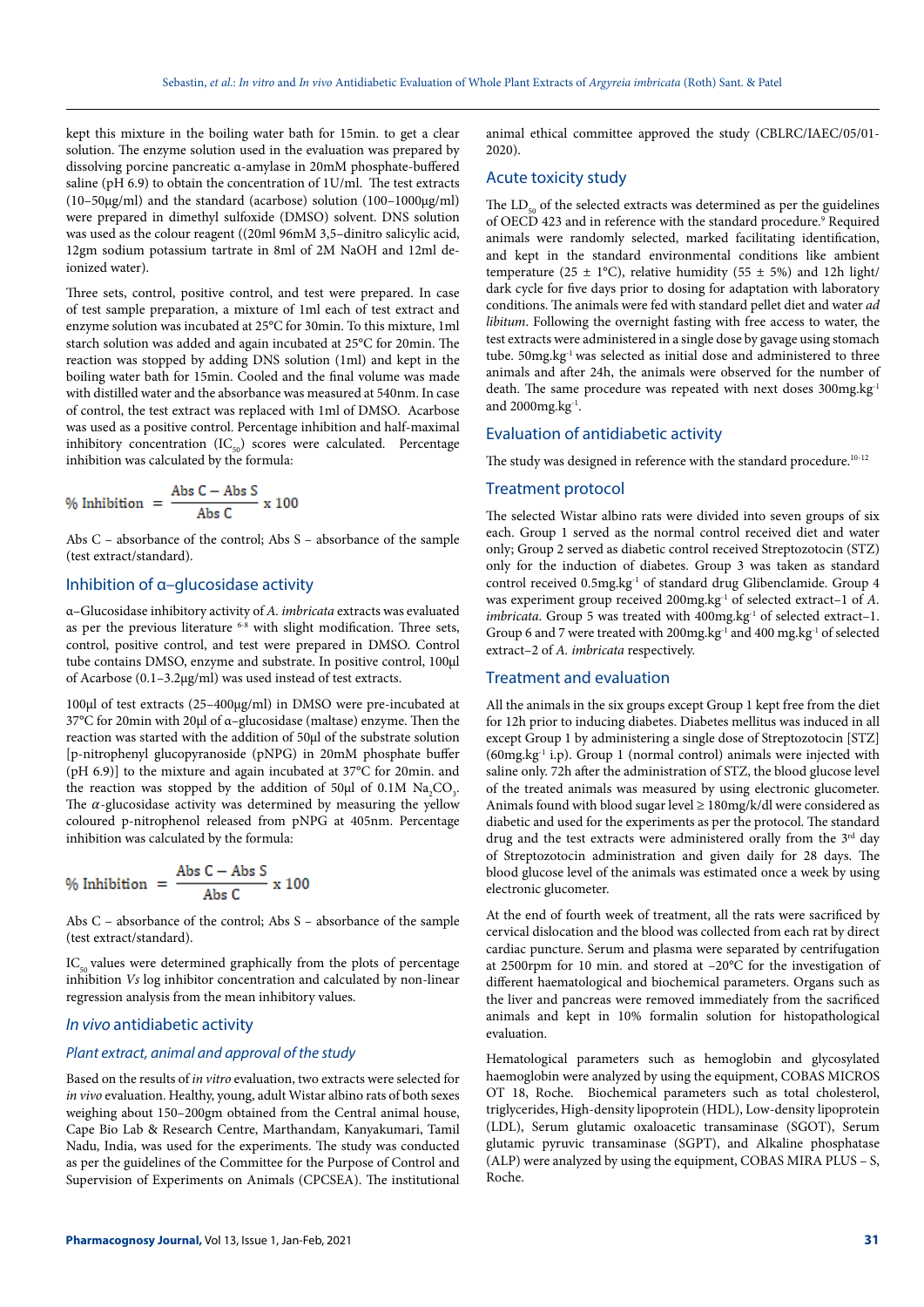## **RESULTS AND DISCUSSION**

The *in vitro* antidiabetic activity of petroleum ether, chloroform, ethyl acetate, and methanol extracts of the whole plant *A. imbricata* was evaluated by the inhibition of α–amylase and α–glucosidase activity. The results of α–amylase inhibitory evaluation of test extracts and the standard, acarbose are shown in Table 1. The results clearly indicated that a significant α–amylase inhibition was produced by methanol and ethyl acetate extracts comparing with the standard drug acarbose, particularly, these extracts showed a significant dose-dependent rise in percentage inhibitory activity against α–amylase enzyme comparing with other tested extracts with  $IC_{50}$  value 26.81µg/ml and 31.40µg/ml respectively.

The results of α–glucosidase inhibition assay are shown in Table 2. From the results, it was found that the methanol and ethyl acetate extracts showed a significant activity comparing with the standard drug, acarbose. Similar with α–amylase inhibition assay, these extracts showed a significant dose-dependent rise in percentage inhibitory activity against α–glucosidase enzyme comparing with other tested extracts with  $IC_{50}$  value 137.27µg/ml and 239.49µg/ml.

Based on the results of *in vitro* evaluation, the ethyl acetate and methanol extracts were selected for the *in vivo* antidiabetic evaluation on diabetes-induced Wistar albino rats. In the acute toxicity evaluation, initially animal death was not observed after the administration of first two doses. But, two out of three animals died within the 24h of administration of third dose 2000mg.kg<sup>-1</sup>. So, the third dose was concluded as  $LD_{50}$  and from this the  $ED_{50}$  was fixed as 200mg.kg<sup>-1</sup> for the selected ethyl acetate (extract–1) and methanol (extract–2) extracts.

In the *in vivo* evaluation, blood glucose level, various hematological and biochemical parameters, histopathology of the liver and pancreas of experimental animals were analyzed. The results of blood glucose level analysis are shown in Table 3. The results showed that there were no significant changes in the glucose level of normal control animals in the observation days. But it was observed that the glucose level was increased gradually without any changes in the diabetic control animals. The standard control animals received Glibenclamide showed a marked reduction in the blood glucose level at the 28<sup>th</sup>-day observation. It was found that on the 28<sup>th</sup> day of observation, both the tested extracts (animals of Group 4–7) showed a significant reduction in the blood glucose level of experimental animals, importantly, the ethyl acetate extract (animals of Group 4 & 5) showed more significant results comparing with the methanol extract (animals of Group 6 & 7).

Analysis of changes in glycosylated hemoglobin revealed a significant rise in its level in diabetic control (Group 2) animals compared with normal control (Group 1) animals. Also, it was observed that there were no significant changes in the glycosylated hemoglobin level of animals of Group 3 to 7 comparing with normal control animals. Importantly, the animals received methanol extract 400mg.kg-1 (Group 7) showed a very significant score compared with other treatment groups. From the results, it was found that the level of enzymes such as SGOT, SGPT, and ALP in the diabetic control animals was elevated compared with normal control animals. Treatment of animals with standard drug Glibenclamide (Group 3) showed reversal of their level similar to that of normal control animals. The results clearly indicated the positive effect of tested extracts on the level of these enzymes. Both ethyl acetate and methanol extracts showed a significant reversal analyzed enzymes level in the experiment animals (Group 4–7) towards normal in comparison with standard control animals, particularly, the high dose of methanol extract showed more significant results (Table 4).

Analysis of changes in the level of total cholesterol, triglycerides, HDL, LDL, and VLDL in the serum of experimental animals showed significant results (Table 5). All these lipid profiles markedly differed abnormally in diabetic control animals comparing with normal control one. But in the treatment group animals, these scores were reversed to normal. Comparing with normal and standard control, the methanol extract-treated animals showed a significant effect than ethyl acetate extract-treated animals.

In the histopathology analysis, normal hepatocyte morphology was found in the liver of normal control animals. In diabetic control, the hepatic congestion at sinusoids and the portal vessel, pericentre globular micro-steatosis, Kupffer cell proliferation, hepatocyte necrosis and mononuclear infiltrate were identified. But, the standard control showed mild hepatic congestion at sinusoids and the portal vessel, pericentre globular micro-steatosis. All other low dose and the high

**Table 1: α–amylase inhibitory activity of test extracts and standard drug (acarbose).**

| Concentration (µq/ml) |             |                  | $%$ inhibition of $\alpha$ -amylase activity |                  |                      |                  |  |  |
|-----------------------|-------------|------------------|----------------------------------------------|------------------|----------------------|------------------|--|--|
|                       |             | <b>Standard</b>  | <b>Test extracts</b>                         |                  |                      |                  |  |  |
| <b>Standard</b>       | <b>Test</b> | Acarbose         | Pet. ether                                   | Chloroform       | <b>Ethyl acetate</b> | <b>Methanol</b>  |  |  |
| 100                   | 10          | $9.32 \pm 0.57$  | $3.85 \pm 0.23$                              | $4.27 \pm 0.76$  | $6.91 \pm 0.28$      | $7.90 \pm 0.72$  |  |  |
| 200                   | 20          | $41.50 \pm 1.00$ | $24.70 \pm 0.81$                             | $27.56 \pm 0.93$ | $33.60 \pm 0.42$     | $36.28 \pm 1.22$ |  |  |
| 400                   | 30          | $62.63 \pm 1.85$ | $43.21 \pm 0.54$                             | $47.80 \pm 0.66$ | $50.07 \pm 0.77$     | $52.57 \pm 1.60$ |  |  |
| 800                   | 40          | $71.70 \pm 2.60$ | $55.32 \pm 0.27$                             | $58.70 \pm 0.11$ | $64.78 \pm 0.19$     | $68.72 + 2.47$   |  |  |
| 1000                  | 50          | $89.42 \pm 2.60$ | $69.08 \pm 0.33$                             | $74.58 \pm 1.17$ | $79.60 \pm 1.83$     | $82.55 + 2.63$   |  |  |
| $IC_{50}$             |             | 152.67           | 36.18                                        | 33.52            | 31.40                | 26.81            |  |  |

#### **Table 2: Effect of test extracts and standard drug on α–glucosidase inhibition assay.**

| Concentration (µg/ml) |             | $%$ inhibition of $\alpha$ -glucosidase activity |                      |                  |                      |                  |
|-----------------------|-------------|--------------------------------------------------|----------------------|------------------|----------------------|------------------|
|                       |             | <b>Standard</b>                                  | <b>Test extracts</b> |                  |                      |                  |
| <b>Standard</b>       | <b>Test</b> | <b>Acarbose</b>                                  | Pet. ether           | Chloroform       | <b>Ethyl acetate</b> | <b>Methanol</b>  |
| 0.1                   | 25          | $17.42 \pm 0.65$                                 | $1.53 \pm 0.84$      | $3.08 \pm 0.62$  | $3.98 \pm 0.80$      | $4.24 \pm 0.24$  |
| 0.2                   | 50          | $39.57 \pm 1.45$                                 | $08.61 \pm 0.18$     | $11.65 \pm 0.53$ | $14.48 \pm 0.35$     | $16.50 \pm 0.65$ |
| 0.4                   | 100         | $62.88 + 2.95$                                   | $22.43 \pm 0.69$     | $26.20 \pm 0.32$ | $31.51 \pm 0.70$     | $35.53 \pm 1.21$ |
| 0.8                   | 200         | $76.20 \pm 2.72$                                 | $52.23 + 0.21$       | $54.71 \pm 0.13$ | $66.70 \pm 0.28$     | $70.22 \pm 1.60$ |
| 1.6                   | 400         | $91.19 \pm 2.69$                                 | $71.07 \pm 0.37$     | $78.80 \pm 0.37$ | $83.51 \pm 0.19$     | $88.21 \pm 2.81$ |
| $IC_{50}$             |             | 0.290                                            | 281.41               | 253.80           | 239.49               | 137.27           |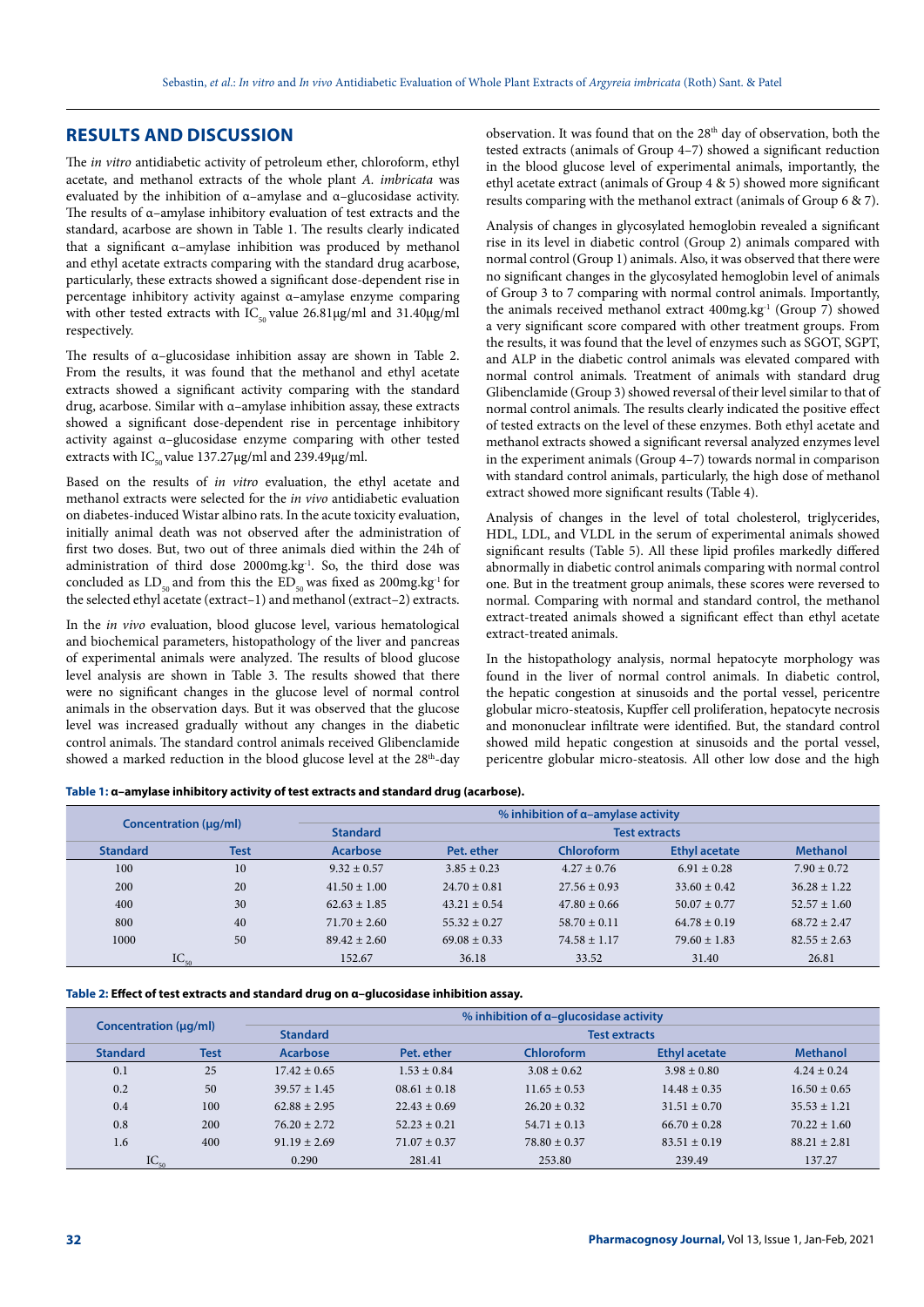|                                      |                       |                                 | Blood glucose level (mg/dl) |                      |                      |
|--------------------------------------|-----------------------|---------------------------------|-----------------------------|----------------------|----------------------|
| Animal group                         |                       |                                 | Day of observation          |                      |                      |
|                                      |                       |                                 | 14                          | 21                   | 28                   |
| G,                                   | $102.33 + 6.83$       | $115.50 \pm 1.89$               | $110.66 \pm 1.11$           | $113.00 \pm 1.65$    | $107.83 + 1.62$      |
| $\mathbf{G}_{\scriptscriptstyle{2}}$ | $248.00 \pm 7.01$     | $265.50 \pm 2.70$               | $276.16 \pm 2.08$           | $295.66 \pm 1.24$    | $320.50 \pm 1.74$    |
| $G_3$                                | $346.66 \pm 10.96***$ | $118.50 \pm 1.53***$            | $174.83 + 3.58***$          | $115.16 \pm 1.17***$ | $114.16 \pm 1.93***$ |
| ${\bf G}_4$                          | $350.16 + 5.76***$    | $138.16 \pm 1.21***$            | $173.83 + 2.64***$          | $129.16 \pm 1.64***$ | $123.66 \pm 1.76***$ |
| G <sub>5</sub>                       | $321.33 + 6.24***$    | $138.16 \pm 2.90***$            | $137.33 + 2.08***$          | $139.66 \pm 1.73***$ | $128.83 \pm 1.87***$ |
| $G_6$                                | $365.16 \pm 5.94***$  | $143.50 + 2.05***$              | $145.83 + 1.70***$          | $139.00 + 1.63***$   | $130.33 + 2.17***$   |
| $G_{\pi}$                            | $334.50 + 7.14***$    | $231.16 \pm 2.63$ <sup>ns</sup> | $293.00 + 2.63***$          | $166.00 + 1.46***$   | $133.50 \pm 1.28***$ |

 $\rm G_i$ –Normal control;  $\rm G_2$ –Diabetic control;  $\rm G_3$ –Standard control;  $\rm G_4$ –Group (Ethyl acetate extract 200mg.kg $^1$ );  $\rm G_5$ –Group (Ethyl acetate extract 400mg.kg $^1$ );  $\rm G_6$ –Group (Methanol extract 200mg.kg<sup>-1</sup>); G<sub>7</sub>–Group (Methanol extract 400mg.kg<sup>-1</sup>); All values are expressed as mean ± SEM for 6 animals in each group; \*\*\*p<0.001significance between normal control Vs diabetic control and treated groups.

**Table 4: Effect of selected extracts on haemoglobin and liver enzymes of experimental animals.**

| Animal group   | Haemoglobin                    | <b>Glycosylated haemo-</b><br>globin | <b>SGOT</b>        | <b>SGPT</b>         | <b>ALP</b>           |
|----------------|--------------------------------|--------------------------------------|--------------------|---------------------|----------------------|
| G.             | $12.63 + 1.56$                 | $4.76 \pm 0.37$                      | $25.99 \pm 3.18$   | $51.50 \pm 8.26$    | $130.83 + 7.06$      |
| G <sub>2</sub> | $10.86 \pm 0.22$               | $12.66 \pm 0.78$                     | $59.68 \pm 6.71$   | $63.60 \pm 5.82$    | $203.21 + 9.36$      |
| $G_3$          | $12.77 \pm 0.38**$             | $5.36 \pm 0.39**$                    | $34.85 \pm 2.10$   | $56.71 + 3.69$      | $137.65 \pm 5.12$    |
| G <sub>4</sub> | $11.78 \pm 0.44$ <sup>ns</sup> | $6.64 \pm 0.43**$                    | $41.33 + 2.36$     | $60.60 + 2.42$      | $145.31 \pm 2.16$    |
| G <sub>5</sub> | $12.73 + 0.26**$               | $6.13 \pm 0.66$ **                   | $38.13 \pm 3.61**$ | $59.50 + 2.57**$    | $141.08 + 2.05**$    |
| G <sub>6</sub> | $12.93 \pm 0.48**$             | $5.68 \pm 0.36^*$                    | $37.25 + 1.25***$  | $61.76 \pm 3.51***$ | $142.41 \pm 3.17***$ |
| $G_{\alpha}$   | $13.48 \pm 0.41***$            | $3.68 \pm 0.42**$                    | $35.23 + 2.34***$  | $58.51 + 2.42***$   | $138.23 + 2.10***$   |

 $\rm G_i$ –Normal control;  $\rm G_2$ –Diabetic control;  $\rm G_3$ –Standard control;  $\rm G_4$ –Group (Ethyl acetate extract 200mg.kg $^1$ );  $\rm G_5$ –Group (Ethyl acetate extract 400mg.kg $^1$ );  $\rm G_6$ –Group (Methanol extract 200mg.kg<sup>-1</sup>); G<sub>7</sub>–Group (Methanol extract 400mg.kg<sup>-1</sup>); All values are expressed as mean ± SEM for 6 animals in each group; ns–not significance; \*\*p<0.01, \*\*\*p<0.001significance between normal control Vs diabetic control and treated groups.

| Table 5: Effect of selected extracts on lipid profile of experimental animals. |  |  |
|--------------------------------------------------------------------------------|--|--|
|--------------------------------------------------------------------------------|--|--|

| Animal group   | Total cholesterol (mg/dl)     | Triglycerides (mg/dl)          | HDL (mg/dl)                    | LDL (mg/dl)                  | VLDL (mg/dl)                   |
|----------------|-------------------------------|--------------------------------|--------------------------------|------------------------------|--------------------------------|
| G.             | $168.81 \pm 4.56$             | $69.95 + 3.48$                 | $55.55 \pm 1.52$               | $50.64 \pm 4.11$             | $13.99 \pm 0.69$               |
| G <sub>2</sub> | $238.96 \pm 4.65$             | $187.58 \pm 5.90$              | $22.40 \pm 1.32$               | $132.17 \pm 0.89$            | $67.51 \pm 0.48$               |
| $G_{\rm a}$    | $160.45 \pm 4.19***$          | $91.22 \pm 10.68***$           | $50.47 \pm 1.80***$            | $69.91 \pm 0.74***$          | $28.64 \pm 1.68***$            |
| G <sub>4</sub> | $218.89 + 4.86$ <sup>ns</sup> | $135.81 + 13.74$ <sup>ns</sup> | $32.40 \pm 1.11$ <sup>ns</sup> | $97.32 + 1.44$ <sup>ns</sup> | $55.73 \pm 1.81$ <sup>ns</sup> |
| G <sub>5</sub> | $205.98 + 5.56**$             | $109.91 \pm 16.60***$          | $36.42 + 3.52**$               | $89.85 + 1.95**$             | $42.18 + 4.62**$               |
| G <sub>6</sub> | $210.07 + 5.74**$             | $104.38 \pm 7.04**$            | $33.43 \pm 1.90^{**}$          | $93.90 \pm 1.42**$           | $48.36 + 1.42**$               |
| $G_{\pi}$      | $185.32 + 2.79***$            | $97.32 + 9.75***$              | $46.23 + 1.11***$              | $78.21 \pm 1.38***$          | $34.88 \pm 1.94**$             |

 $\rm G_i$ –Normal control;  $\rm G_2$ –Diabetic control;  $\rm G_3$ –Standard control;  $\rm G_4$ –Group (Ethyl acetate extract 200mg.kg $^1$ );  $\rm G_5$ –Group (Ethyl acetate extract 400mg.kg $^1$ );  $\rm G_6$ –Group (Methanol extract 200mg.kg<sup>-1</sup>); G<sub>7</sub>–Group (Methanol extract 400mg.kg<sup>-1</sup>); All values are expressed as mean ± SEM for 6 animals in each group; ns–not significance; \*\*p<0.01, \*\*\*p<0.001significance between normal control Vs diabetic control and treated groups.

dose of test extract-treated groups sections exhibited moderate hepatic congestion at sinusoids and the portal vessel, pericentre globular microsteatosis, less Kupffer cell proliferation, mild hepatocyte diffuse necrosis and mononuclear infiltrate.

The small pores system in the liver sinusoidal endothelial cells is the site where the transfer of nutrients between blood and liver take place. In diabetic control, the liver sinusoidal was identified as congested because of the accumulation of high glucose concentration in blood. Section of the entire test extracts treated group exhibited moderate hepatic congestion due to the reduction in the blood glucose level. In diabetic control, it was identified that small droplets of lipids are retained as pericentre globular micro steatosis which may due to hyperglycemia that impaired the normal process of synthesis and elimination of triglycerides. In standard control and the test extracts treated group section showed a minimal pericentre globular micro steatosis that pointed out that the impairment in the triglycerides synthesis and elimination was balanced.

The Kupffer cells are the scavenger cells of the liver. In hyperglycemia, the liver cells become inflamed and more Kupffer cells were proliferated

to phagocyte the inflammatory cells. It was found that in the diabetic control, the Kupffer cell proliferation was increased because the diabetic condition leads to elevated level of lipopolysaccharides whereas the standard control and test extracts treated group showed the Kupffer cell proliferation is moderate which clearly indicated that the treatment increases the insulin sensitivity thereby decreasing the level of lipopolysaccharides leads to reduction in the kupffer cell proliferation and the impairment of β- cell function gets improved.

Histopathological analysis of the pancreas revealed a normal histological architecture in the normal control group animals. In diabetic control, the pancreatic β cell degeneration was found which may due to the administration of STZ. But, it was found that the extracts treated groups significantly regenerate the pancreatic  $\beta$  cells. All these results strongly supported the antidiabetic nature of the tested extracts.

## **CONCLUSION**

In the present study, the powdered material of the whole plant *Argyreia imbricata* was subjected to soxhelation with solvents of increasing polarity viz., petroleum ether, chloroform, ethyl acetate, and methanol.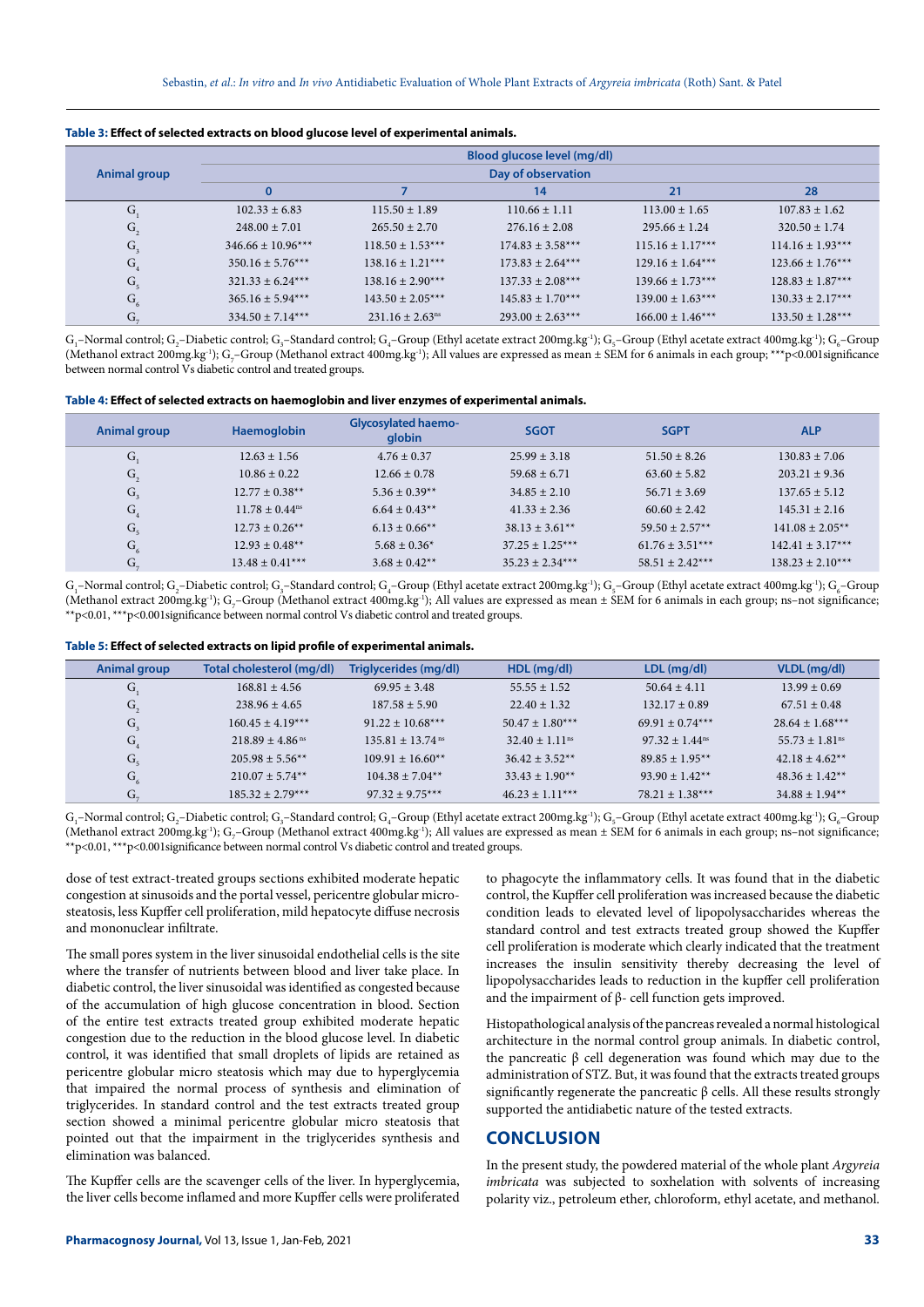Among these four extracts, two, the methanol and ethyl acetate extracts showed significant activity in the *in vitro* antidiabetic evaluation by α–amylase and α–glucosidase inhibition assay. Based on these results, these two extracts were selected for the *in vivo* antidiabetic evaluation on Wistar albino rats with streptozotocin-induced diabetes mellitus. In this evaluation also, the selected methanol and ethyl acetate extracts exhibited the antidiabetic activity, particularly, the methanol extract showed significant activity which suggested that some compounds from these extracts appeared to be promising for the treatment of diabetes mellitus. Of course, further studies of these extracts need in the aspects of toxicity, identification and isolation of the potential compounds. Our future studies in this direction may give useful results for the development of clinically useful chemotherapeutic agents.

## **ACKNOWLEDGEMENT**

We would like to thank Mr. J. Kumaran, M. Pharm., (Pharmaceutical Biotechnology), for his assistance in the preparation of this manuscript.

# **CONFLICTS OF INTERESTS**

None.

## **FUNDING**

None.

## **REFERENCES**

1. Sebastin V, Gopalakrishnan G, Sreejith M, Anoob Kumar KI**.** Preliminary phytochemical evaluation and spectral characterization of active constituents in the dried extracts of the whole plant *Argyreia imbricata* (Rox) Sant & Patel. Asian J Pharm Clin Res. 2019;12(11):56-60.

- 2. Paweena T, Janene C, Possathorn N, Staples G, Sasivimon CS. Identification among morphologically similar *Argyreia* (Convolvulaceae) based on leaf anatomy and phenetic analyses. Bot Stud. 2017;58:25.
- 3. Ancy J, Samuel M, Baby PS, Sheeja EC. Medicinal uses and biological activities of *Argyreia speciosa* Sweet (Hawaiian Baby Woodrose) – An Overview. Indian J Nat Prod Resour. 2011;2(3):286-91.
- 4. Ashish JM, Khadabadi SS, Farooqui IA, Deore SL. *Argyreia speciosa Linn.f.*: phytochemistry, pharmacognosy and pharmacological studies. Int J Pharm Sci Rev Res. 2010;2(2):14-21.
- 5. Sachan AK, Rao CV, Sachan NK. *In vitro* studies on the inhibition of α-amylase and α-glucosidase by hydro-ethanolic extract of *Pluchea lanceolata*, *Alhagi pseudalhagi*, *Caesalpinia bonduc*. Phcog Res. 2019;11(3):310-14.
- 6. Gladis RMC, Chellaram C**.** Alpha amylase and Alpha glucosidase inhibitory effects of aqueous stem extract of *Salacia oblonga* and its GC-MS analysis. Braz J Pharm Sci. 2018;54(1):e17151.
- 7. Astha B, Balbir S, Rohit A, Saroj A. In vitro evaluation of the  $\alpha$ -glucosidase inhibitory potential of methanolic extracts of traditionally used antidiabetic plants. BMC Complement Altern Med. 2019;19:74.
- Kazeem MI, Adamson JO, Ogunwande IA. Modes of inhibition of  $\alpha$ -amylase and  $\alpha$ -glucosidase by aqueous extract of *Morinda lucida* Benth leaf. Biomed Res Int. 2013:527570.
- 9. Mathan S, Anton SA, Shaiju SD, Kumaran J, Prakash S. Chronic and sub acute toxicity study of the n-butanol extract of the marine sediment fungus *Aspergillus protuberus* sp1. Int Res J Pharm. 2015;6(8):552-8.
- 10. Cetto AA, Wiedenfeld H, Revilla MC, Sergio IA. Hypoglycemic effect of *Equisetum myriochaetum* aerial parts on streptozotocin diabetic rats. J Ethnopharmacol. 2000;72(1-2):129-33.
- 11. Murali B, Upadhyaya UM, Goyal RK. Effect of chronic treatment with Enicostemma littorale in non insulin dependent diabetic (NIDDM) rats. J Ethnopharmacol. 2002;81(2):199-204.
- 12. Mathan S, Anton SA, Kumaran J, Prakash S. Anticancer activity of n-butanol extract of marine sediment fungi *Aspergillus protuberus* SP1 against Dalton's Ascitic Lymphoma in mice. J Pharm Sci & Res. 2013;5(3):76-9.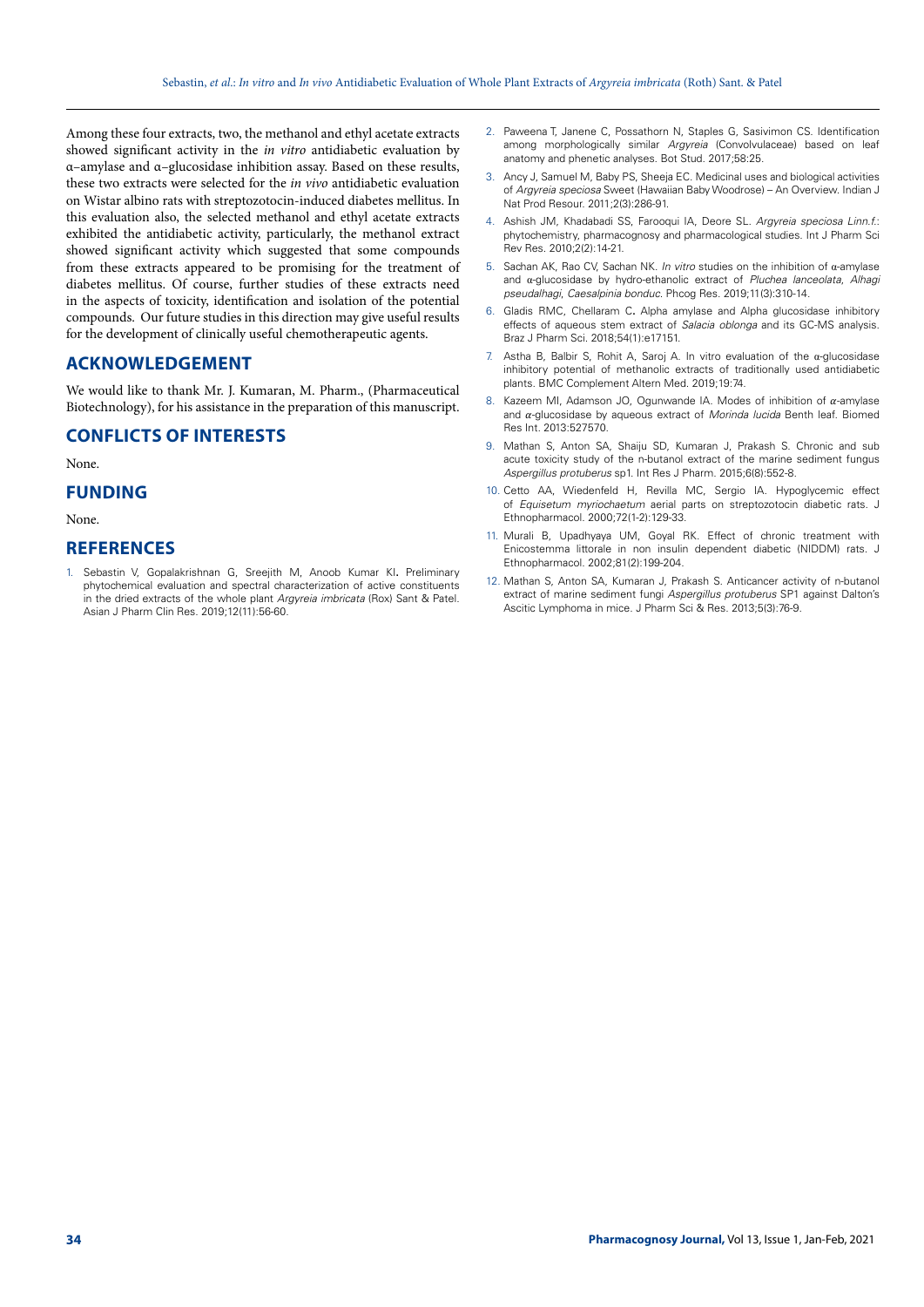

# **ABOUT AUTHORS**



**Sebastin V.** Associate Professor has more than twelve years teaching experience and currently Head of Dept., Pharmaceutical Chemistry, Malik Deenar College of Pharmacy, Kerala, India. Have research interests in phytochemistry and ethnopharmacology. Published more than ten research articles in reputed national and international journals, also, conducted and chaired many national level seminars in Pharmaceutical chemistry.



**Dr. Gopalakrishnan G.** M. Pharm., Ph. D., Assistant Professor in the Department of Pharmacy, Annamalai University, India., has more than fourteen years of teaching experience and about twenty publications in various reputed international journals. As a co-investigator, obtained grant from UGC-MRP worth Rs. 12 lakhs. Guided many graduate and post-graduate pharmacy students in their research projects. Now, guiding six Doctoral program scholars.